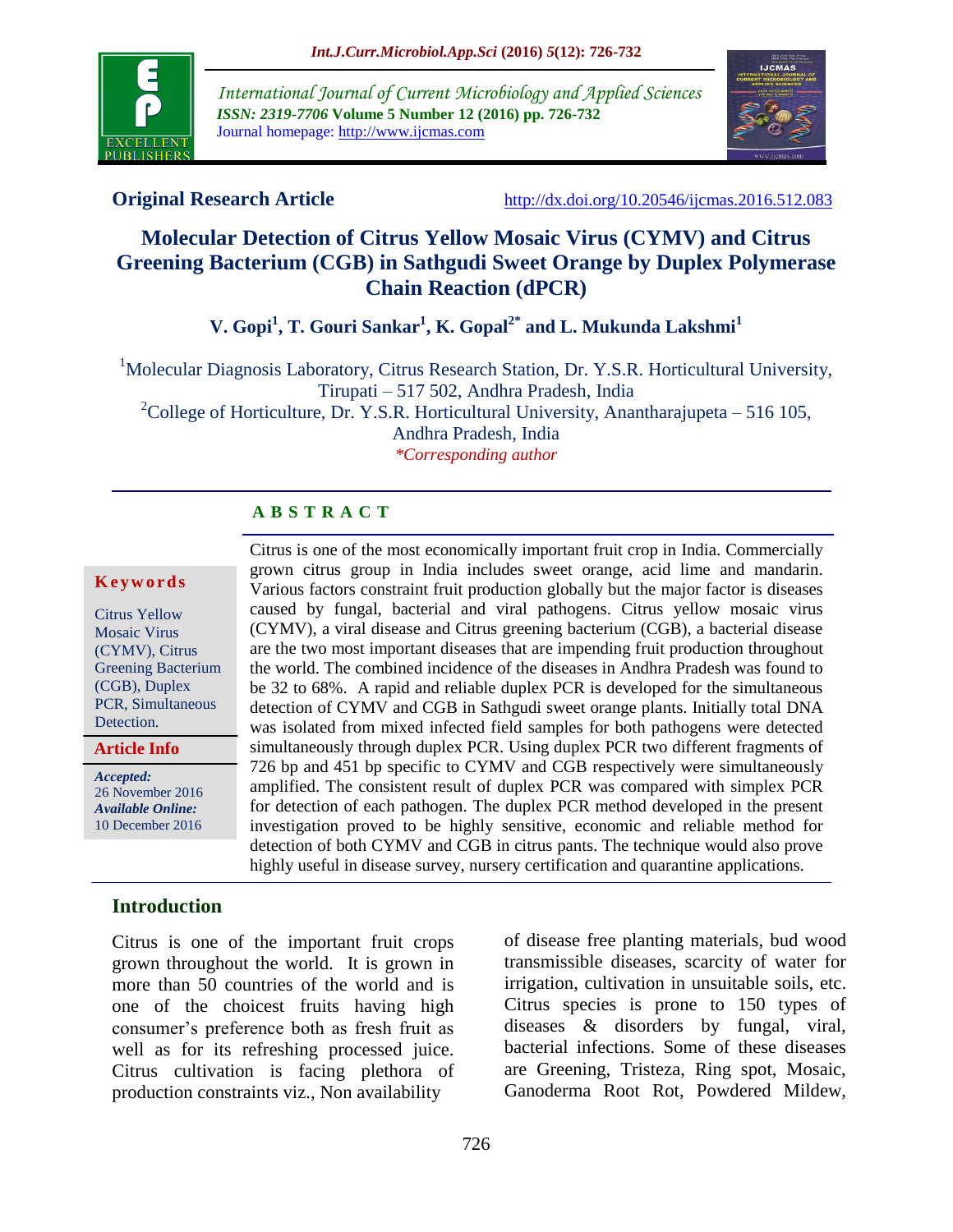and Anthracnose or whither tip, Sooty mould, Blue mould.

*Citrus yellow mosaic virus* (CYMV) disease is common disease where ever Citrus is grown as a commercial crop. In India CYMV was first described by Murthi and Reddy (1975). It was later studied in detail by Ahlawat *et al.,* (1985, 1996a and 1996b). Main symptoms in field trees were mosaic pattern with irregular yellow or light green patches alternating with normal green leaf area irregularly distributed all over the leaf without any definitive pattern (Fig. 1A). The losses caused by the mosaic disease were apparent in Sathgudi sweet orange orchards in Andhra Pradesh and Karnataka because several orchards with trees 4 to 10 years old were abandoned since they were no longer productive. The reduction in fruit yield was 77% in 10 years old trees and fruit from affected trees had 10% less juice and ascorbic acid (Reddy and Murti, 1985). It was described as a new graft transmissible disorder in sweet orange characterized by yellow mottling of leaves and yellow flecking along the veins.

Citrus Huanglongbing (HLB), earlier known as citrus greening disease (CGD), is one of the most destructive diseases of citrus and responsible for decline in AP and elsewhere in the country (Ahlawat *et al*., 1995; Bove *et al*., 1996; Gopal *et al*., 1999, 2001). Symptoms caused by HLB were characterised by yellowing of veins and adjacent tissues, followed by premature defoliation, dieback of twigs, decay of feeder rootlets and lateral roots, decline in vigour, and ultimately the death of the trees (Fig. 1B). Diseased leaves become hardened and turn outward, while young leaves, which develop after premature defoliation, are small and slender with symptoms resembling those of zinc deficiency. Trees affected with greening become stunted, bear

multiple off season flowers, most of which fall off, and produce small misshapen fruit with thick, pale green peel.

The citrus pathogens are inadvertently disseminated through budwood as it is the main source of vegetative material for propagation. Therefore, a reliable and sensitive detection technique is needed, which can detect the bacterial and virus pathogens, preferably simultaneously. Such a technique may help in the prevention and spread of these pathogens. Serological methods for the detection of both pathogens are not preferred as badnaviruses including CYMV are moderately immunogenic (Lockhart and Olszewski, 1993) and production of antibodies involves unusually complex virus purification and immunization steps. The detection of the bacterium by ultrathin electron microscopy is a satisfactory method but due to erratic distribution of the bacterium and nonavailability of electron microscope in most laboratories, this method has limited application. However, several indirect approaches, such as monoclonal antibodies and DNA probes, have been used for diagnosis. Although, the use of monoclonal antibodies for field diagnosis has proven unsatisfactory because of strain specificity (Korsten *et al.,* 1993; Varma *et al.,* 1993) the use of specific DNA probes has proven to be more reliable and as sensitive as the electron microscopy (Jagouiex *et al.,* 1996) but it is time consuming.

Recently, both the pathogens have been detected by a standard PCR, using the DNA extracted from leaf for CYMV (Baranwal *et al.,* 2003) and from midrib and petiole for CLa (Hocquellet *et al.,* 2000; Ahlawat *et al.,* 2003). In view of the increasing interest in plant pathology for the detection of more than one targets, such as mixed infection (Fig. 3) of viruses and bacteria (Bertolini *et*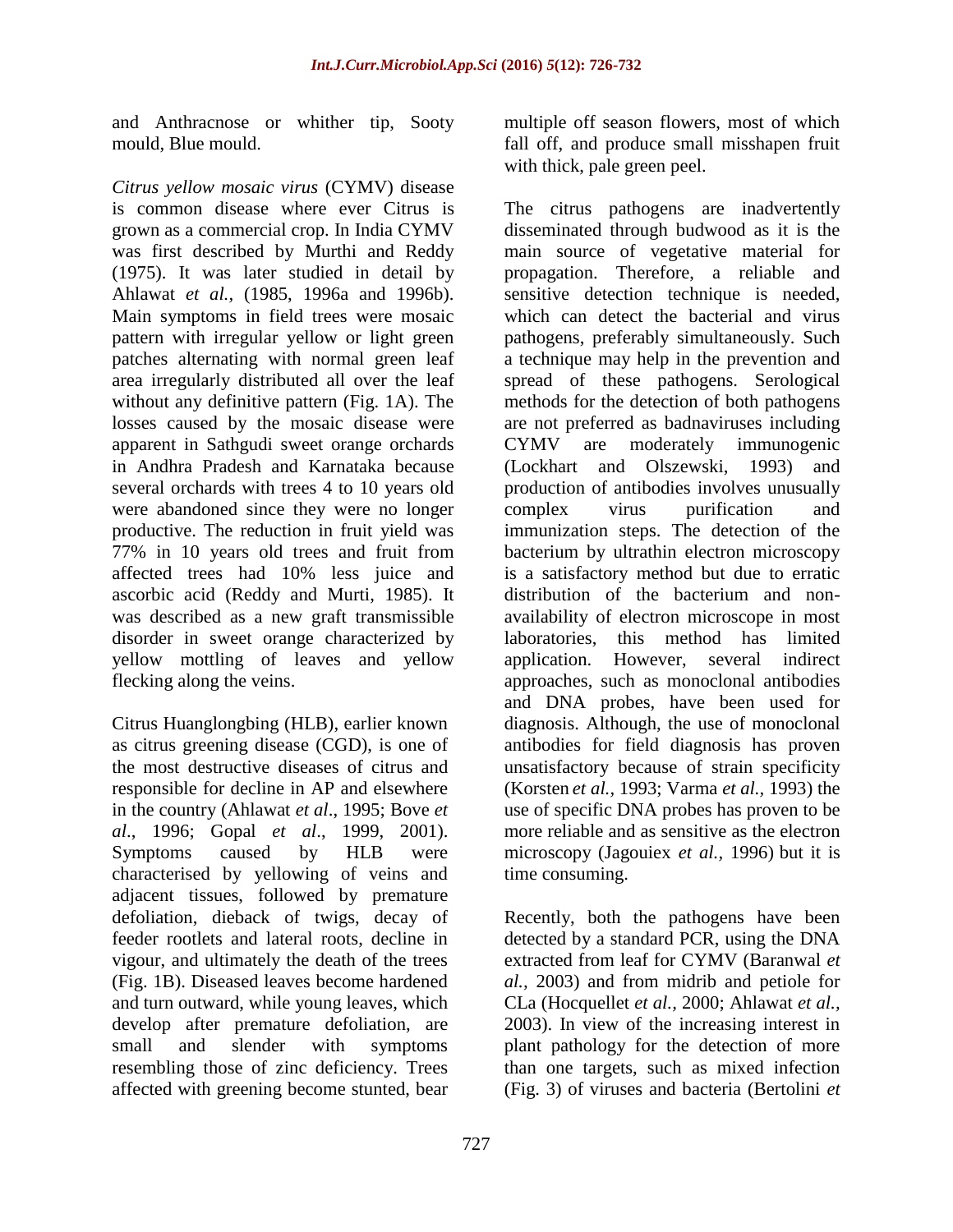*al.,* 2003), and viroids and viruses (Singh and Nie, 2003) in single reaction, multiplex PCR protocols have been developed. We describe a duplex PCR for the detection of a bacterium and a DNA virus frequently infecting sweet orange trees.

#### **Materials and Methods**

## **Plant Materials**

Mixed infected samples (CGB and CYMV) were collected from Sathgudi sweet orange trees at Citrus Research Station, Tirupati.

## **DNA Isolation**

DNA isolation and PCR detection of HLB and CYMV in sweet orange. The addition of sodium sulphite to Tris-EDTA to reduce the degradation of DNA (Gopal *et al*., 2007) was followed for extraction of DNA. One ml of extraction buffer (0.1 M Tris-HCl (pH 8.0), 10 mM EDTA, 1M KCl, 0.65% sodium sulphite) was added to the ground tissue in an Eppendorf tube and incubated at  $95^{\circ}$ C for 10 min with occasional agitation.

The homogenate was placed on ice for 2 min and centrifuged for 10 min at 12 000 rpm. The supernatant was treated with Rnase (100 mg/ml) and the DNA was precipitated with 0.6 vol of ice-cold isopropanol. After centrifugation, sterile distilled water was added to the precipitate and heated briefly to  $65^{\circ}$ C to completely dissolve DNA. DNA was re-precipitated with 2 vol of ethanol and 0.1 vol of sodium acetate (pH 5.2) at  $-20^{\circ}$ C for overnight. After incubation the tubes were centrifuged at 12 000 rpm for 15 min. The pellet obtained was washed with 70% ethanol (100 µl) and centrifuged at 12 000 rpm for 5 min. The pellet obtained was air dried, dissolved in TE buffer and stored at -  $20^0C$  for further use.

## **PCR amplification**

PCR was performed in 50 µl of reaction mixtures, using  $1 \mu M$  of each primer (Table 1), 200 mM each of dNTPs,  $0.05$  U/ $\mu$ l of Taq DNA polymerase, 1X PCR reaction buffer, 2.0 mM of  $MgCl<sub>2</sub>$  and 6 µl of DNA template. The amplification was performed in a thermal cycler (Carbett Research, Australia). PCR conditions used were one cycle of  $95^{\circ}$ C for 2 min, 30 cycles of  $94^{\circ}$ C for 1 min,  $58^{\circ}$ C for 1 min,  $72^{\circ}$ C for 1 min and one cycle of  $72^{\circ}$ C for 10 min. PCR products were analysed in 1% agarose gel electrophoresis in 1X TBE buffer containing ethidium bromide and the gel was observed under (UV) transilluminator and photographed.

## **Results and Discussion**

The mixed infections of CYMV and CGB from citrus were detected simultaneously from the midrib of leaves from sweet orange trees infected by both pathogens (Fig. 1C). CYMV could be detected from midrib as well as leaf lamina, while CGB was detectable only from midrib and not from leaf lamina of citrus trees infected by both pathogens.

In the present investigation amplified product of expected sizes i.e. 726 bp and 451 bp respectively were successfully obtained from CYMV and greening infected citrus leaf samples by duplex PCR by using two different set of primer pairs specific for ORF-III region in CYMV and 16 S rDNA region in CGB, while no amplicon was obtained in healthy plant samples (Fig. 2).

Evaluation of 23 field samples from citrus orchards in Citrus Research Station, Tirupati, 10 samples showed the presence of only CGB. Of 23 samples, 10 trees showed the amplification CYMV of and CGB both,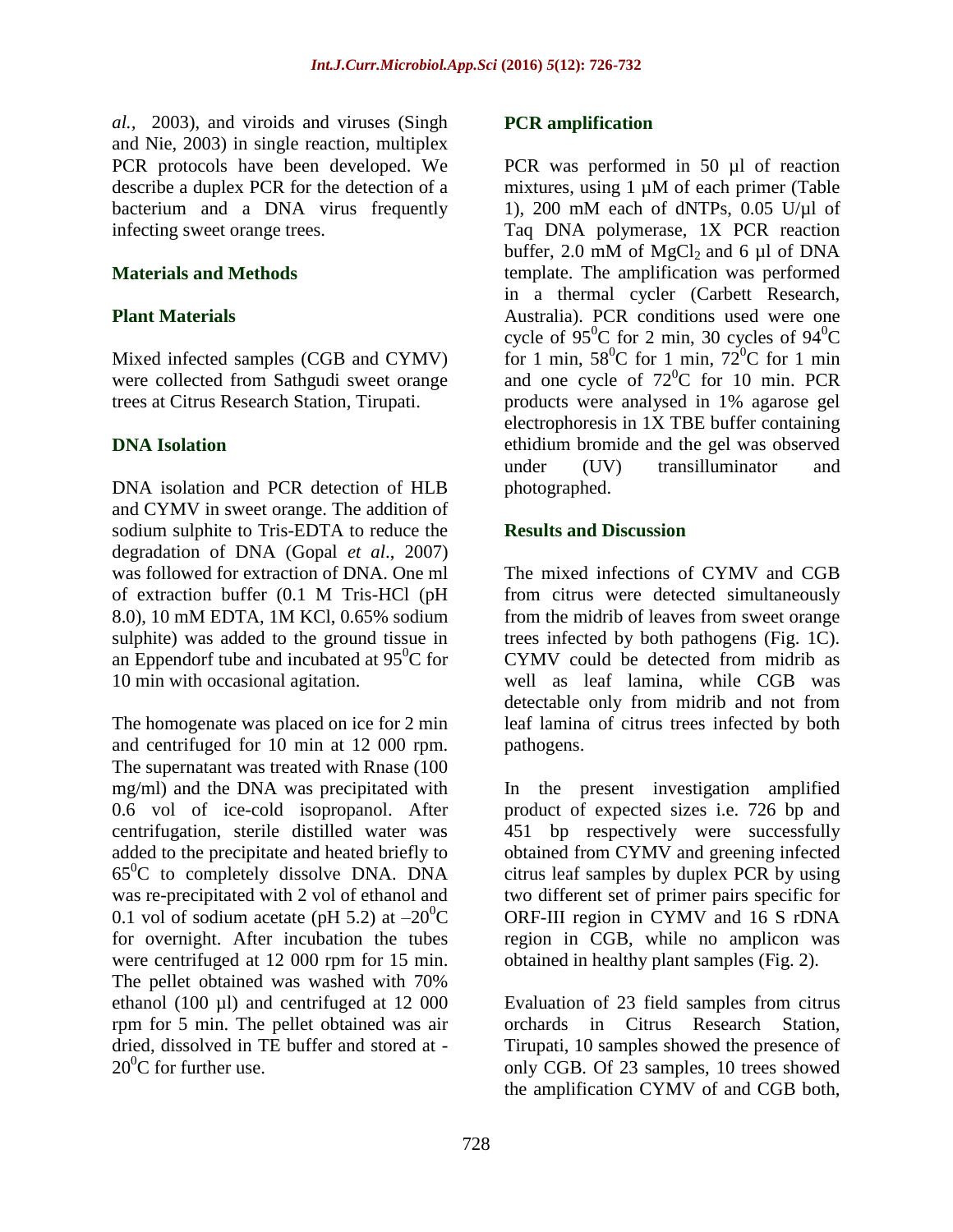indicating the presence of mixed infection in the field. Amplification of no pathogens was observed in 3 samples. The detection of greening bacterium is sometimes erratic because of their uneven distribution in plants. Nevertheless, duplex PCR is a sensitive technique for detection of CYMV and CGB as both could be detected in 10 samples out of samples showing apparent symptoms of both pathogens.

**Fig.1a** Citrus Yellow Mosaic virus symptoms on sweet orange leaves



**Fig.1b** Citrus Greening Bacterium symptoms on sweet orange leaves



**Fig.1c** Mixed infections of CYMV and CGB on sweet orange tree

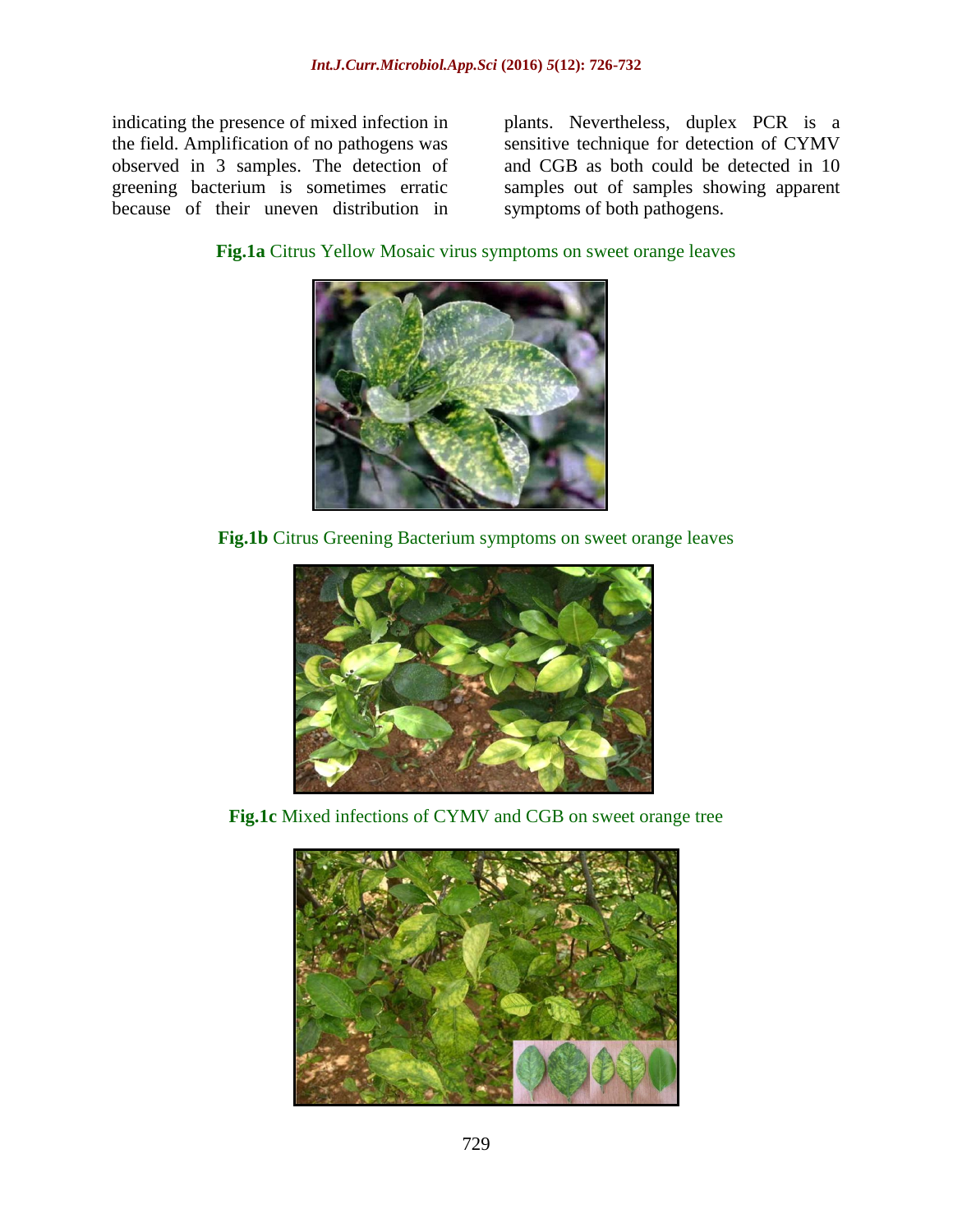

**Fig.2** Simultaneous detection of CYMV and CGB from naturally infected field samples by duplex PCR

The duplex PCR can save time and energy because it can be performed in a single reaction. Although, there is no such reports for simultaneous detection of bacterial and viral pathogens from citrus leaves but a protocol has been used for the detection of a bacterium and viruses in olive tree (Bertolini *et al.,* 2003).

In this study, detection of greening bacterium directly from infected tissues is important. The use of DNA from midrib of leaves of infected trees demonstrated that, in case of mixed infection of citrus trees, template DNA can be isolated from midrib alone for both bacterial and viral pathogens. This was confirmed in our field evaluation studies where duplex PCR could detect the infection of CGB and CYMV either singly or together if present in the tree. Performance of a duplex PCR with both pairs of primer could provide information with regards to the individual infection of each pathogen as well as the mixedinfections in sweet orange trees where both pathogens are found frequently.

Optimization of duplex PCR reaction needs adjustments in the amount of primers,  $dNTPs$  and  $MgCl<sub>2</sub>$  concentration and other parameters used in the standard PCR

(Chamberlain and Chamberlain, 1994). In the present study, we optimised the duplex PCR conditions and amplified product of expected sizes i.e. 726 bp obtained from CYMV and 451 bp from CGB. Consequently, the duplex PCR, which can detect and identify simultaneously greening bacterium and CYMV in citru s trees, appears suitable for large-scale indexing. This study provides a convenient reproducible and rapid method for the detection of mixed infections as well as single infection of two pathogens in citrus and determines their extent of mixed infection. It can also be useful for the phytosanitary assay in plant quarantine.

#### **References**

- Ahlawat, Y.S., Baranwal, K., Thinley, D.D. and Mazumder, S. 2003. First report of citrus greening disease and associated bacterium *Candidatus* Liberibacter asiaticus from Bhutan. *Plant Dis.*, 87: 448.
- Ahlawat, Y.S., Byadgi, A.S., Varma, A. and Chakraborty, N.K. 1995. In: Detection of Plant Pathogens and their Management (Verma P., Verma A., and Kumar D., eds.). Angkor Publishers (P) Ltd., New Delhi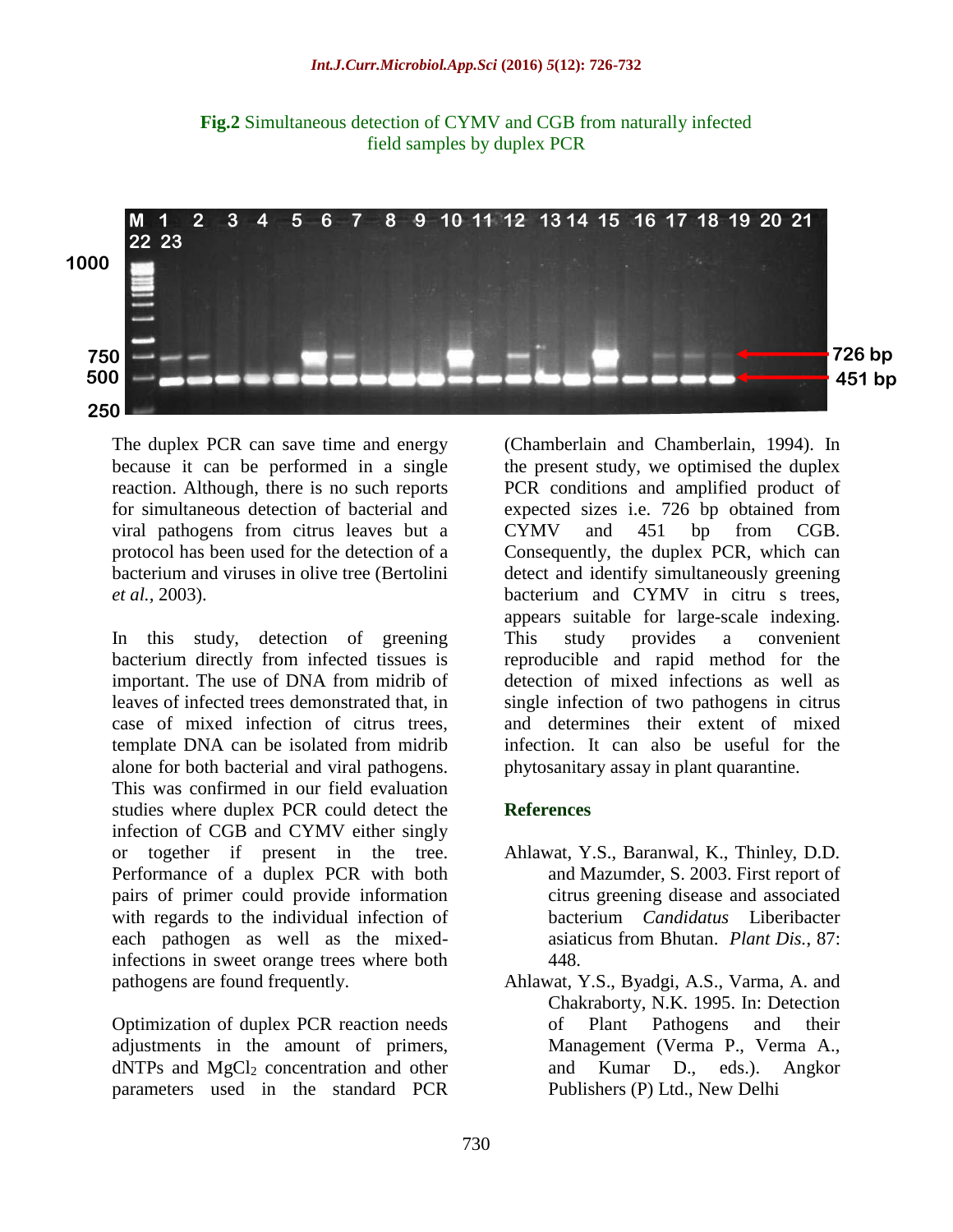- Ahlawat, Y.S., Chenulu, V.V., Vishwanath, S.M. and Pandey, P.K. 1984. Studies on a mosaic disease of citrus in India. *Current Sci.*, 54: 873–874.
- Ahlawat, Y.S., Pant, R.P., Lockhart, B.E.L., Srivastava, M., Chakraborty, N.K. and Varma, A. 1996a. Association of badnavirus with citrus mosaic disease in India. *Plant Dis*., 80: 590-592.
- Ahlawat, Y.S., Varma, A., Pant, R.P., Shukla, A. and Lockhart, B.E.L. 1996b. Partial characterization of a Badna virus Associated with citrus yellow mosaic disease in India. p. 209- 217. In: Proc. 13th Conf. IOCV., IOCV, Riverside, California.
- Baranwal, V.K, Mazumder, S., Ahlawat, Y.S. and Singh, R.P. 2003. Sodium sulphite yields improved DNA of higher stability for PCR detection of *Citrus yellow mosaic virus* from citrus leaves. *J. Virol. Methods,* 112:153- 156.
- Bertolini, E., Olmos, A., Lopez, M.M. and Cambra, M. 2003. Multiplex nested reverse transcription-polymerase chain reaction in a single tube for sensitive and simultaneous detection of four RNA viruses and *Pseudomonas savastanoi* pv.*savastanoi* in Olive trees. *Phytopathol.*, 93: 286-292.
- Bove, J., Chau, N., Trung, H., Bourdeaut, J. and Garnier, M. 1996. Huanglongbing (greening) in Viet Nam: Detection of Liberibacter asiaticum by DNAhybridization with probe In 2.6 and PCR-amplification of 16S ribosomal DNA. Proceedings of the 13th Conference, International Organization of Citrus Virologists. Riverside, California. 258–266.
- Chamberlain, J.S. and Chamberlain, J.R. 1994. Optimization of multiplex PCRs, in *The polymerase chain reaction,* edited by K B Mullis, F Ferre & R A Gibbs (Birkhauser,

Boston, MA, USA), 38-46.

- Gopal, K., Reddy, G.S., Reddy, M.R.S., Reddy, B.C. and Rao, A.R.K . 1999. Citrus decline in Andhra Pradesh— Causes and theirmanagement, in *Proc Int Symp on Citriculture* (Nagpur, India): 709-718.
- Hocquellet, A., Bove, J.M. and Garnier, M. 2000. Isolation of "*Candidatus*  Liberibacter" genes by RAPD and New PCR detection technique, *in Proc 14th Conf IOCV* (IOCV, Riverside, California): 363-368.
- Jagouiex, S., Bove, J.M., Garnier, M. 1996. PCR detection of two "*Candidatus*" liberobacter species associated with greening disease of citrus. *Mol. Cell Probes,* 10: 43-50.
- Korsten, L.G., Sanders, H.J.Su., Garnier, M., Bove, J.M. and Kotze, J.M. 1993. Detection of citrus greening—Infected citrus in South Africa using a DNA probe and monoclonal antibodies, in *Proc 12th Conf IOCV* ( IOCV, Riverside, California): 224-234
- Lockhart, B.E.L., and Olszewski, N.E. 1993. Serological and genomic heterogeneity of banana streak badnavirus: Implications for virus detection in *Musa* germplasm, in *Breeding banana and plantain for resistance to disease and pests*, edited by J Ganry (International Network for Improvement of Banana and Plantain, Montpellier, France): 105-113.
- Murty, V.D. and Reddy, G.S. 1975. Mosaic – A transmissible disorder of sweet oranges. *Indian Phytopathol*., 28: 398–399.
- Reddy, G.S. and Murti, V.D. 1985. Indian Council of Agricultural Research Publication, New Delhi, 590-593.
- Singh, R.P. and Nie, X. 2003. Multiple virus and viroid detection and strain separation via multiplex reverse transcription polymerase chain